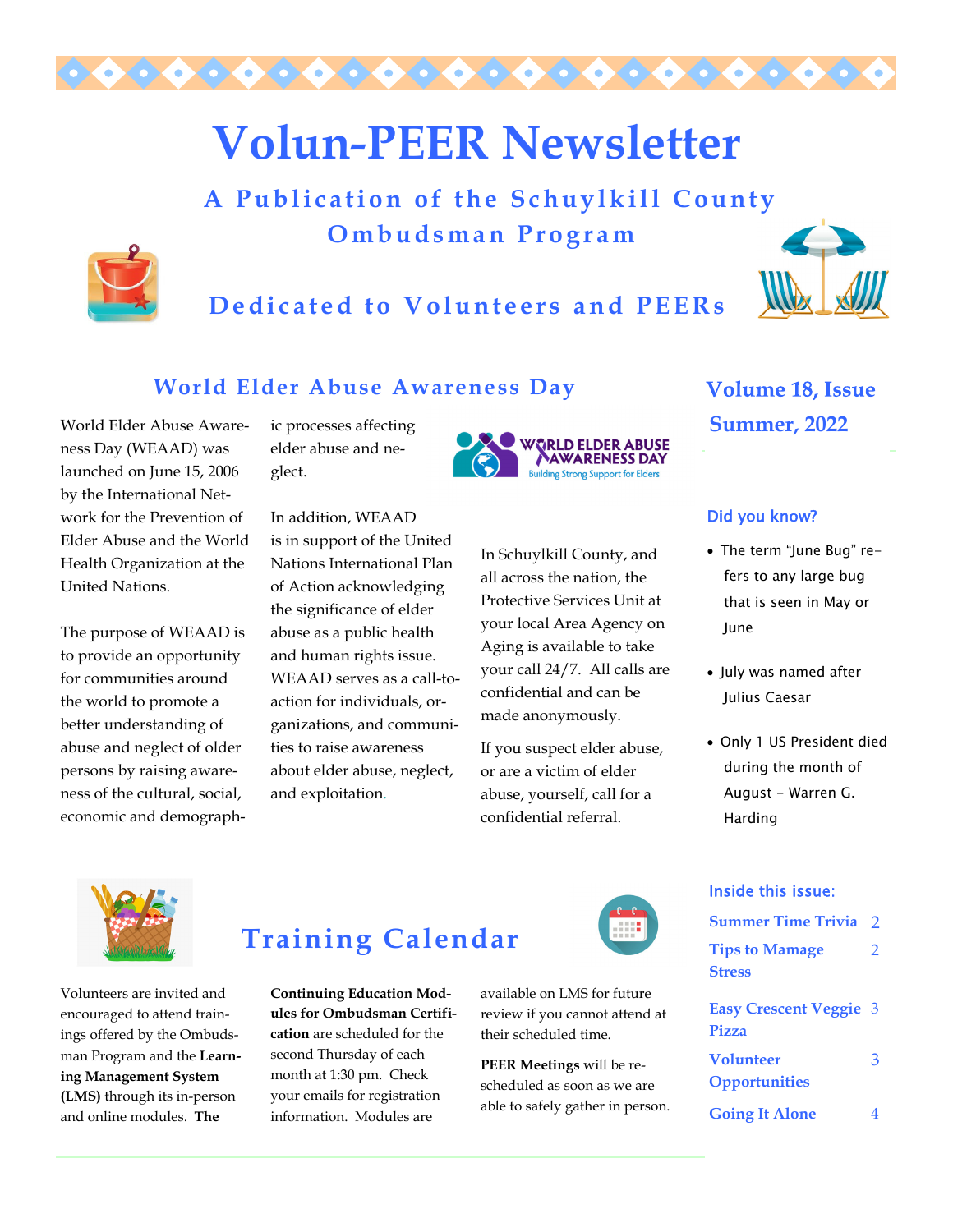



### **Summer Time Trivia**

#### **What Old English Word Did The Word "Summer" Come From?**

Sumor. Not much of a change!

#### **When Did The First Swimming School Open In The United States?**

1827. The school was founded on July 23, 1827 in Boston, MA by German-American intellectuals and polymaths Francis Lieber and Charles Follen, who also introduced gymnastics to the U.S. educational system.

#### **The Term SPF Is Seen On All Sunscreen Bottles. What Does It Stand For?**

Sun Protection Factor. You should use sun protection factor every day. Regular use of SPF 15 can help reduce the instance of melanoma by 50%, plus it helps with premature aging.

#### **Which President Hosted The First Barbecue At The White House?**

President Lyndon B. Johnson. President Johnson held the first "formal" barbecue on the South Lawn of the White

House as a thanks to his supporters after he announced he would NOT be

running for reelection. However, presidential BBQs have been a "thing" since the time of President Washington.

#### **What Is The Longest Continuous Beach In America?**

Long Beach, Washington. It's 28 miles long!

#### **When Was "The Year Without Summer" Because Mount Tambora Erupted?**

1816. The most destructive eruption in 10,000 years killed an estimated 10,000 people on the island nation of Tambora in an instant. Volcanic debris in the atmosphere chilled the Northern Hemisphere for months, resulting in epidemics, crop failure, and famine, which killed thousands in Europe and North

America.

#### **What Is The Oldest Beach In America?**

Revere Beach in Revere, MA. In 1896 it became America's first public beach.

#### **What Is The Longest Day Of The Year?**

Summer Solstice. The word "solstice" comes from the Latin work "solstitium", meaning sun-stopping.

#### **What U.S. Holiday Unofficially Signifies The End Of The Summer Season?**

Labor Day. It is celebrated on the first Monday of September. Traditionally, Labor Day was considered the last day of the year when it was acceptable to wear white clothing.

#### **What Is The Most Sold Item In The Summer?**

Swimsuits! What else could it possibly be?!?

### **Tips to Manage Stress**

The last two years have added to the stress already in our lives. Here are some tips from Seniorcare.com advocate Carol Marak.

**Practice Meditation or Prayer:** Sit and breathe deeply for a minute or two.

**Exercise:** Walk outside (if you can)

for 30 minutes a day.

**Eat Nutritious Foods:** Add more fruits and vegetables, legumes and healthy snacks and less sugar.

**Take a Break from the News:** The latest news can throw you into a tizzy. Don't tune in all day.



**Journaling:** Record your feelings and be sure to write three uplifting things that happened each day.

**Talk with a Friend:** Talking distracts you from stressful thoughts and releases tension by discussing it.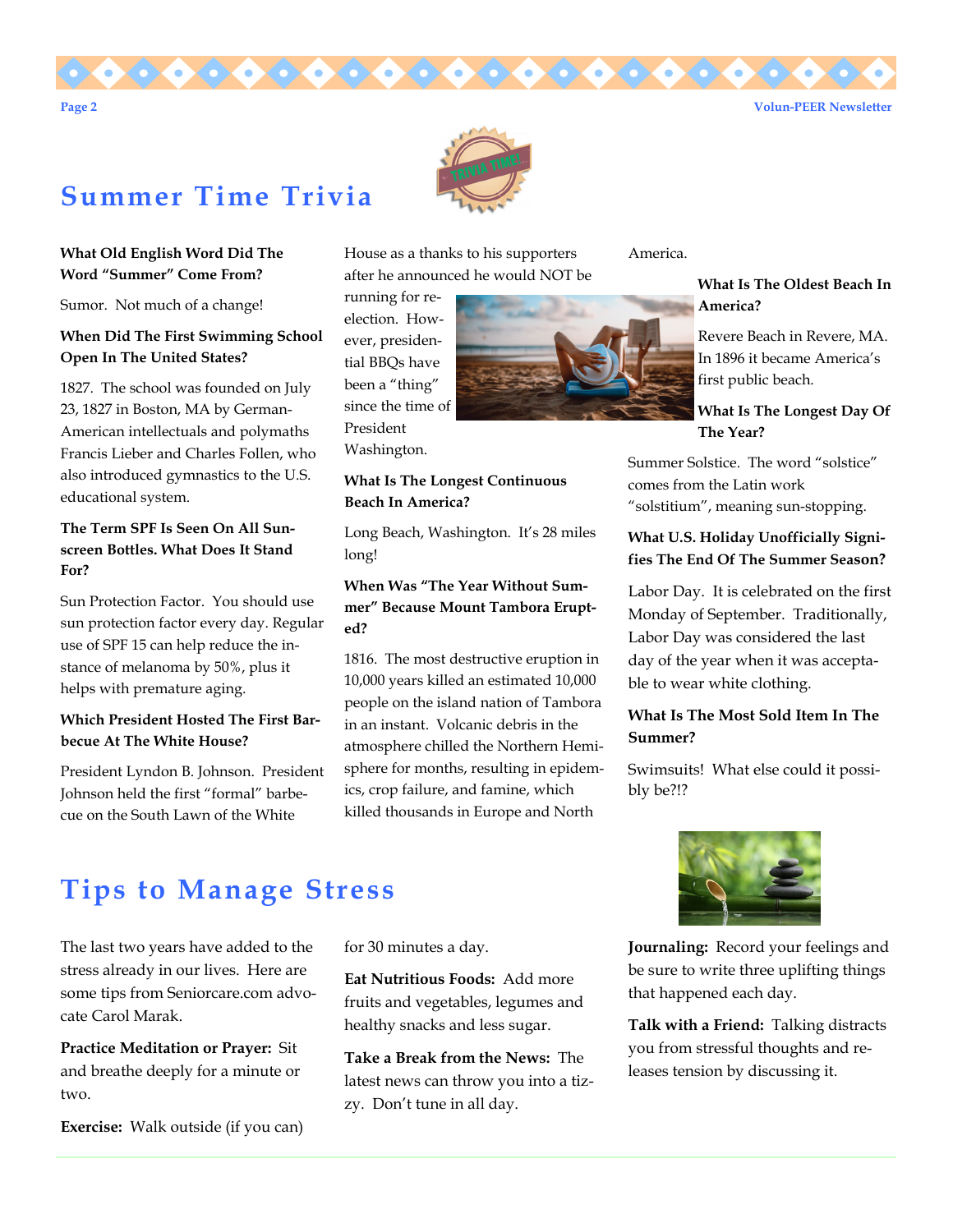

# **Easy Crescent Veggie Pizza**

If you are looking for a quick and easy summertime appetizer, try this top-rated, much loved favorite.

#### **INGREDIENTS:**

2 cans (8 oz.) refrigerated Pillsbury Original Crescent Rolls (8 count) or 2 cans (8 oz.) refrigerated Pillsbury Original Crescent Dough Sheet

1 package (8 oz.) cream cheese, softened

1/2 cup sour cream

1 teaspoon dried dill weed

1/8 tsp. garlic powder

1/2 cups small fresh broccoli florets

1/3 cup quartered cucumber slices

1 plum (Roma) tomato, seeded, chopped

1/4 cup shredded carrot

#### **DIRECTIONS:**

- 1. Heat oven to 375 degrees F.
- 2. If using crescent rolls: Unroll both cans of dough; separate dough into 4 long rectangles. In ungreased  $15 \times 10 \times 1$  inch pan, place dough. Press in bottom and up sides to form crust. If using dough sheets: Unroll both cans of dough. In ungreased  $15 \times 10 \times 1$  inch pan, place dough; press in bottom and up sides to form crust.
- 3. Bake 13 to 17 minutes or until golden brown. Cool complete-



ly, about 30 minutes.

4. In a small bowl, mix cream cheese, sour cream, dill and garlic powder until smooth. Spread evenly over crust. Top with vegetables. Serve immediately , or cover and refrigerate 1 to 2 hours before serving. Cut into 8 rows by 4 rows.



# **Volunteer Opportunities**

The following homes and centers have openings for a caring volunteer:

#### **NURSING HOMES:**

Broad Mountain, Green Valley Nursing, Hometown Nursing, Orwigsburg Center, Ridgeview, Rosewood, Schuylkill Center, Seton Manor, Shenandoah Manor, and

St. Luke's / Miner's.

#### **PERSONAL CARE:**

Heritage Mills, Providence Place (Pottsville and Pine Grove), The Birches at Shenandoah Manor

#### **ASSISTED LIVING:**

Luther Ridge at Seider's Hill



**ADULT DAY LIVING:** 

Eldergarden and Golden Years

#### **LIFE CENTER:**

LIFE Geisinger / Minersville

Free training is provided. Contact Eileen for further details.

**Page 3**